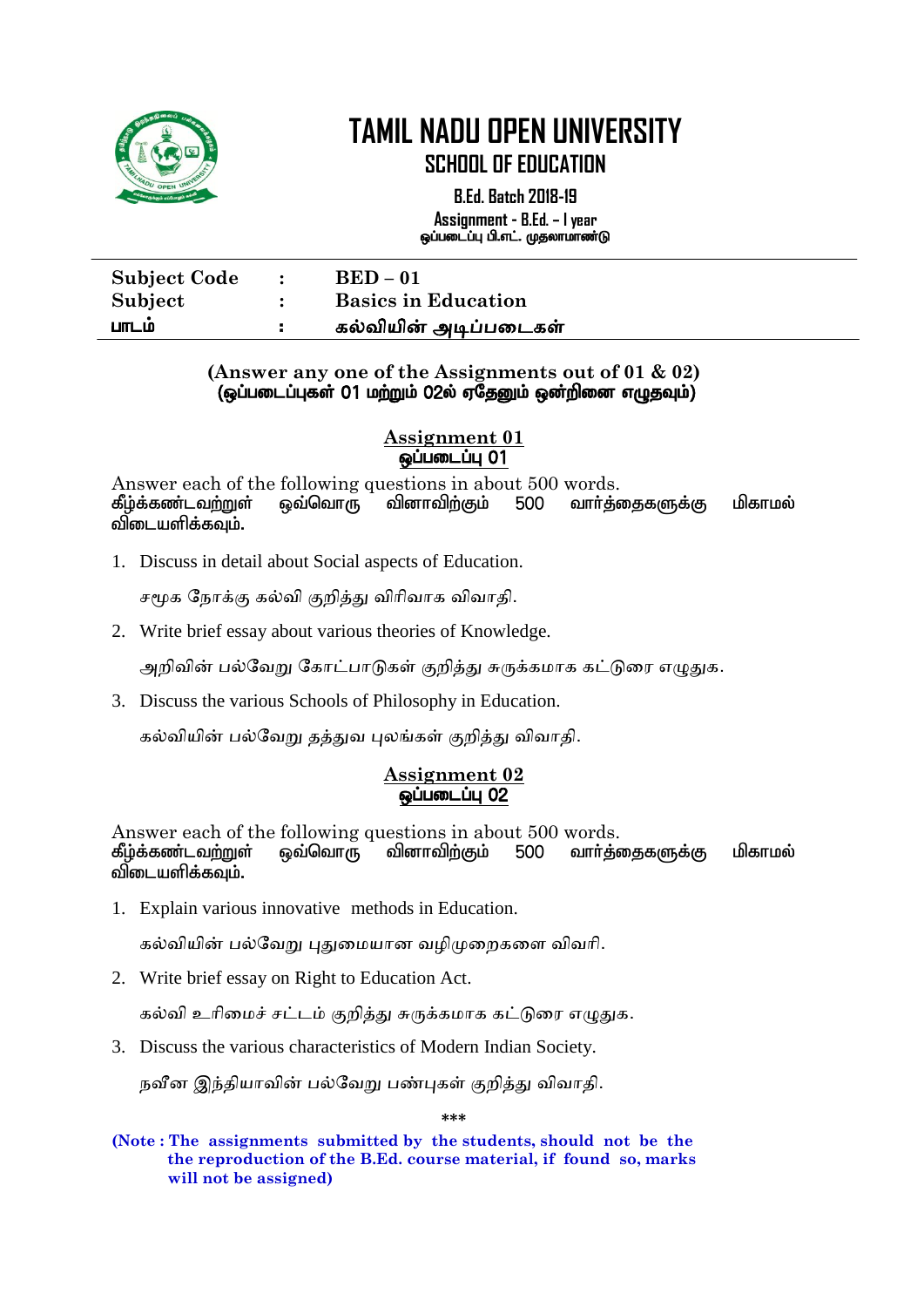

**B.Ed. Batch 2018-19 Assignment - B.Ed. – I year**

ஒப்படைப்பு பி.எட். முதலாமாண்டு j

| <b>Subject Code</b> | $BED-02$                    |
|---------------------|-----------------------------|
| Subject             | <b>Learner and Learning</b> |
| பாடம                | கற்பவா் மற்றும் கற்றல்      |

#### **(Answer any one of the Assignments out of 01 & 02)** (ஒப்படைப்புகள் 01 மற்றும் 02ல் ஏதேனும் ஒன்றினை எழுதவும்)

#### **Assignment 01**  $\ddot{\rm g}$ ப்படைப்பு $\rm 01$

Answer each of the following questions in about 500 words. கீழ்க்கண்டவ<u>ற்று</u>ள் ஒவ்வொரு வினாவிற்கும் 500 வார்த்தைகளுக்கு மிகாமல் விடையளிக்கவும்.

1. Explain various theories of Human Development.

மனித வளர்ச்சியின் பல்வேறு கோட்பாடுகளை விவரி.

2. Write brief essay on Meta-cognition.

சுய அறிதலறிவு குறித்து சுருக்கமாக கட்டுரை எழுதுக.

3. Discuss the various factors affecting learning.

கற்றலைப் பாதிக்கும் பல்வேறு காரணிகள் குறித்து விவாதி.

#### **Assignment 02** <u>ஒப்படைப்பு 02</u>

Answer each of the following questions in about 500 words. கீழ்க்கண்டவற்றுள் ஒவ்வொரு வினாவிற்கும் 500 வார்த்தைகளுக்கு மிகாமல் விடையளிக்கவும்.

1. Explain in detail about forgetting.

நத்தல் குித்து யிக்கநோக யியோி.

2. Explicate about Adjustment, its process and mechanism.

பொருத்தப்பாடு, அதன் செயல்முறை மற்றும் அதன் இயக்க செயலமைவு குறித்து யிக்கு.

3. Discuss the various Learning Difficulties.

பல்வேறு கற்றல் இடர்பாடுகள் குறித்து விவாதி.

**\*\*\***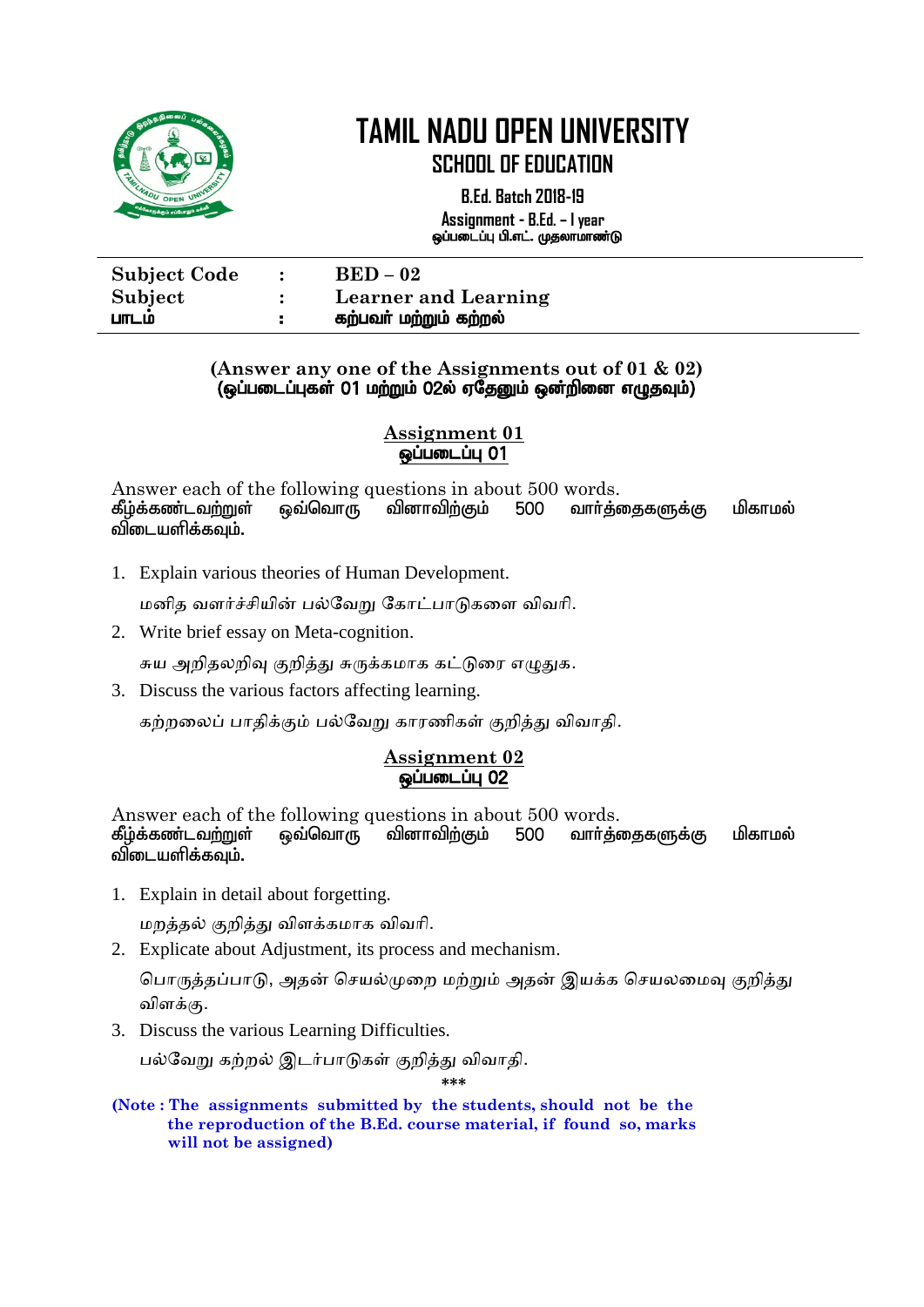

**B.Ed. Batch 2018-19 Assignment - B.Ed. – I year** ஒப்படைப்பு பி.எட். முதலாமாண்டு

| <b>Subject Code</b> | $\mathbb{R}$ | $BED-03$                                        |
|---------------------|--------------|-------------------------------------------------|
| Subject             |              | Schooling, Socialisation and Identity.          |
| பாடம                |              | பள்ளிப் படிப்பு, சமூகமயமாக்கல் மற்றும் அடையாளம் |

**(Answer any one of the Assignments out of 01 & 02)** (ஒப்படைப்புகள் 01 மற்றும் 02ல் ஏதேனும் ஒன்றினை எழுதவும்)

#### **Assignment-01**  $\omega$ ப்படைப்பு $-01$

Answer all of the following questions in about 500 words each. கீழ்க்கண்ட அனைத்து வினாக்களுக்கும் 500 வார்த்தைகளுக்கு மிகாமல் விடையளிக்கவும்.

- 1. Describe the various dimensions of Self. சுயக்கின் பல்வோபரிமாணங்களை விவரிக்க.
- 2. Explain the components of the self-concept. தற்கருத்தின் உட்கூறுகளை விளக்குக.
- 3. What are the factors influencing Teacher-Student Relationship? Explain each one.

ஆசிரியர் - மாணவர் உறவில் தாக்கத்தை ஏற்படுத்தும் காரணிகள் யாவை? லை்வொன்றையும் விளக்குக.

#### **Assignment-02 ஒப்படைப்பு-02**

Answer all of the following questions in about 500 words each. கீழ்க்கண்ட அனைத்து வினாக்களுக்கும் 500 வார்த்தைகளுக்கு மிகாமல் விடையளிக்கவும்.

- 1. What are the functions of Social Conflict? சுமூக முரண்பாட்டின் பணிகள் யாவை?
- 2. List out the essential qualities of a Teacher. ஒரு ஆசிரியருக்கு தேவையான பண்புகளைப் பட்டியலிடுக.
- 3. Discuss the functions of National Boards of Education. தேசிய கல்வி வாரியங்களின் பணிகளை விவாகிக்க.

**\*\*\*\***

**<sup>(</sup>Note : The assignments submitted by the students, should not be the the reproduction of the B.Ed. course material, if found so, marks will not be assigned)**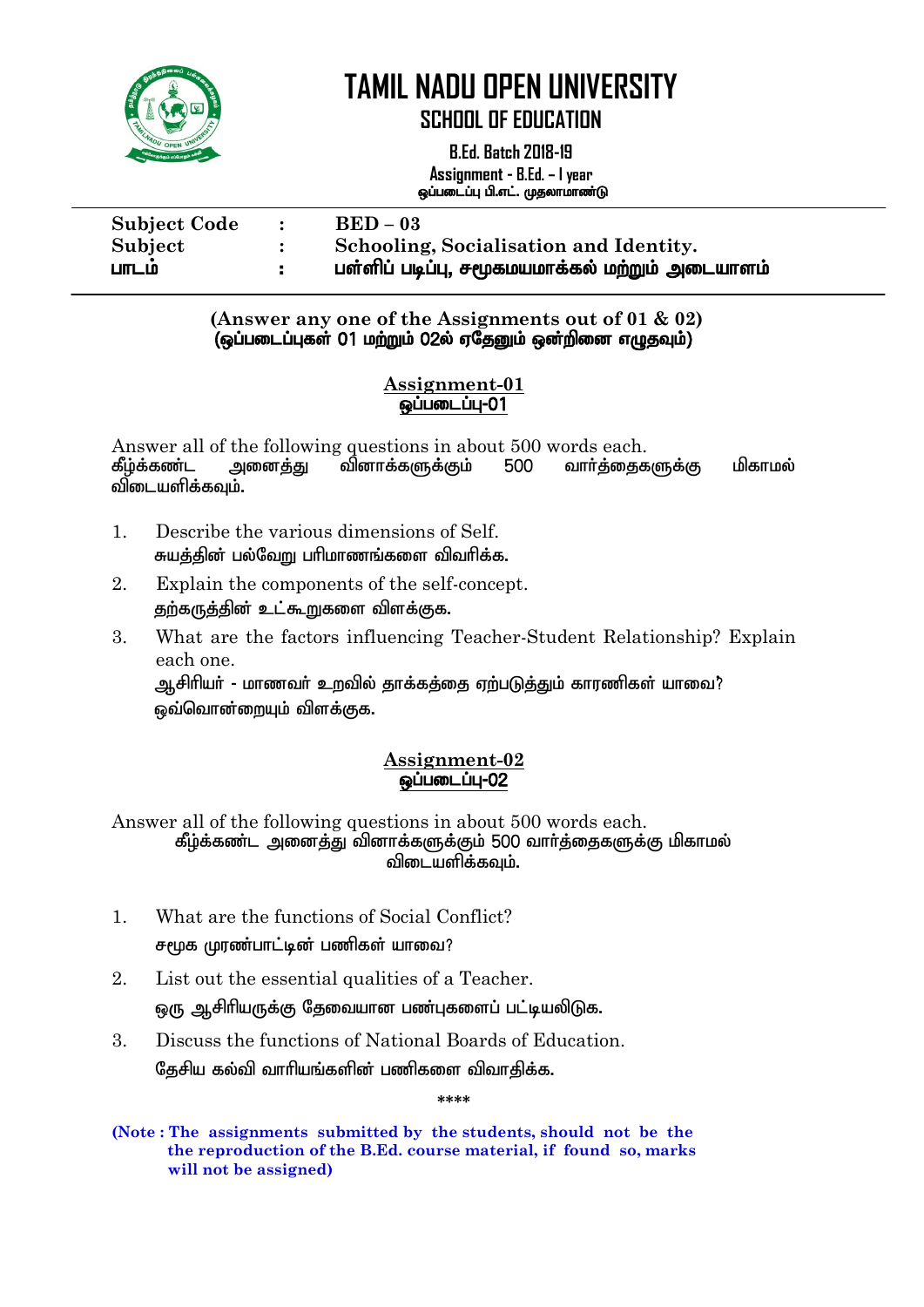

**B.Ed. Batch 2018-19 Assignment - B.Ed. – I year** ஒப்படைப்பு பி.எட். முதலமாண்டு

 $\overline{a}$ 

| <b>Subject Code</b> | $\pm$ BED – 04A                                           |  |
|---------------------|-----------------------------------------------------------|--|
| Subject             | : Teaching of Social and Environmental Science - Part - I |  |
| பாடம்               | : சமூக மற்றும் சுற்றுச் சூழல் அறிவியல் - பகுதி - $\rm I$  |  |

**(Answer any one of the Assignments out of 01 & 02)**  $\overline{G}$ (ஒப்படைப்புகள் 01 மற்றும் 02ல் ஏதேனும் ஒன்றினை எழுதவும்)

#### **Assignment 01**  $\ddot{\rm g}$ ப்படைப்பு $\rm 01$

Answer each of the following questions in about 500 words. கீழ்க்கண்டவற்றுள் ஒவ்வொரு வினாவிற்கும் 500 வார்த்தைகளுக்கு மிகாமல் விடையளிக்கவும்.

1. What is pollution? Discuss about various pollutants, prevention and their impact?

மாசுபாடு என்றால் என்ன? மாசுபடுத்தும் காரணிகள், மாசுபடுதல், மாசுபடுத்தலைத் தவிர்த்தல் மற்றும் அதன் விளைவு பற்றி விரிவாக விவரி?

2. Write briefly about role of local bodies in environmental management.

<u>சுற்றுச்சூழ</u>ல் நிர்வாகத்தில் உள்ளூர் அமைப்புகளின் பங்கு பற்றி தெளிவாக விளக்குக.

3. Differentiate the influence of traditional knowledge and biodiversity conservation**.** பாரம்பரிய அறிவு தாக்கம் மற்றும் உயிர் பரவலின் பாதுகாப்பு பற்றி வேறுபடுத்து.

#### **Assignment 02 ஒப்படைப்பு 02**

Answer each of the following questions in about 500 words. கீழ்க்கண்டவற்றுள் ஒவ்வொரு வினாவிற்கும் 500 வார்த்தைகளுக்கு மிகாமல் விடையளிக்கவும்.

- 1. Discuss about Environmental degradation and its impact on health. சுற்றுச்சூழல் சீர்கேடு மற்றும் அகனால் உடல் நலத்தில் ஏற்படும் தாக்கங்கள் குறித்து விவாதிக்க.
- 2. How will you dispose the biomedical waste? மருத்துவக் கழிவுகளை எவ்வாறு அகற்றுவாய்
- 3. Discuss the role of Rain water harvesting. மழைநீர் சேகரித்தலின் பங்கு பற்றி விவாதிக்கவும்.

**\*\*\***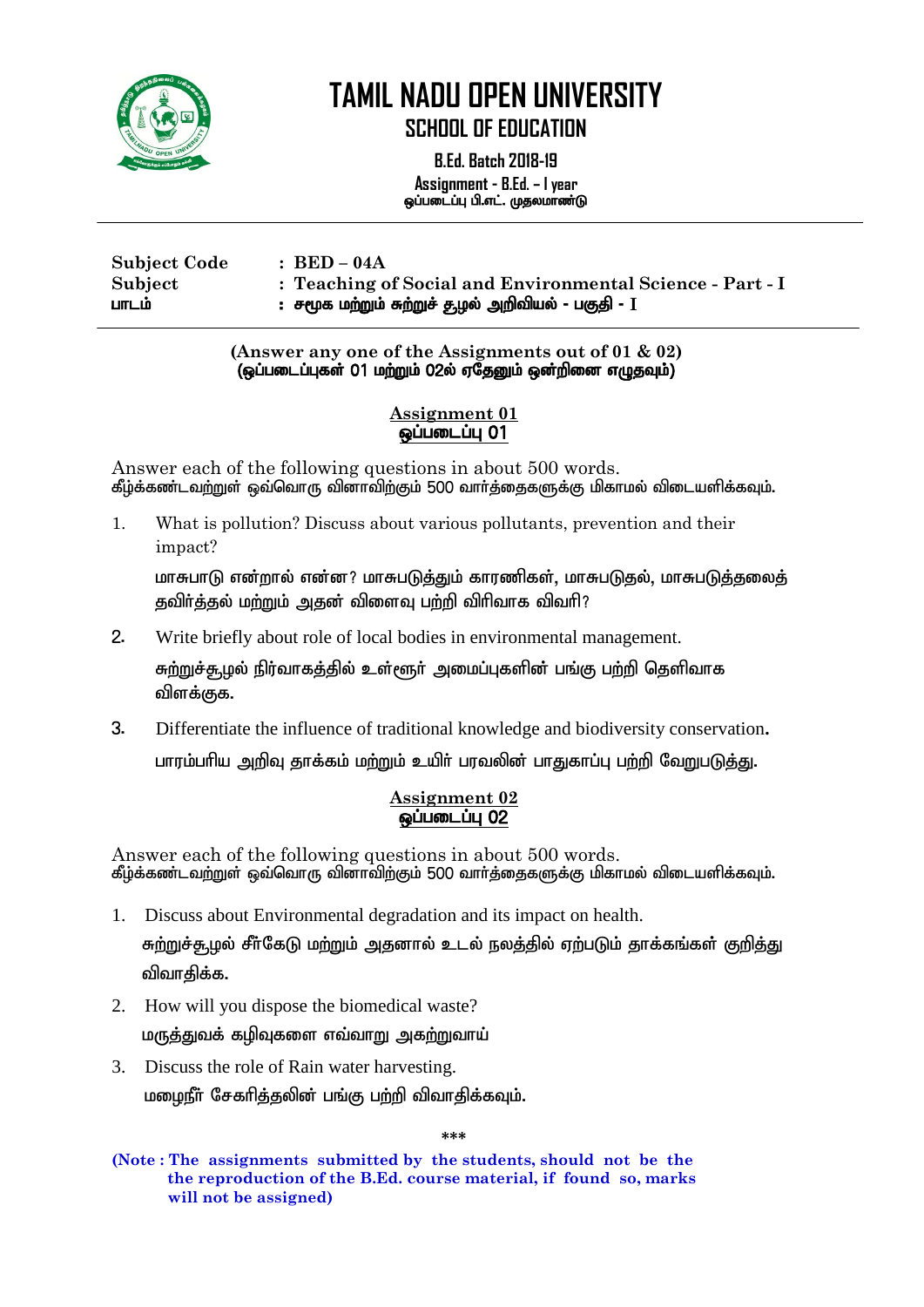

**B.Ed. Batch 2018-19 Assignment - B.Ed. – I year**

ஒப்படைப்பு பி.எட். முதலமாண்டு l

| <b>Subject Code</b> | $\therefore$ BED – 05A               |
|---------------------|--------------------------------------|
| Subject             | : Assessment for Learning – Part - I |
| பாடம்               | :  கற்றலுக்காக அளவிடுதல்– பகுதி I -  |

#### **(Answer any one of the Assignments out of 01 & 02)** (ஒப்படைப்புகள் 01 மற்றும் 02ல் ஏதேனும் ஒன்றினை எழுதவும்)

#### **Assignment 01** ஒப்படைப்பு 01

Answer each of the following questions in about 500 words. கீழ்க்கண்டவற்றுள் ஒவ்வொரு வினாவிற்கும் 500 வாா்த்தைகளுக்கு மிகாமல் விடையளிக்கவும்.

1. Discuss in detail about various types of Evaluation.

மதிப்பீட்டின் பல்வேறு வகைகள் குறித்து விரிவாக விவாதி.

2. Write brief essay on the relationship between Learning Experiences and Evaluation.

கல்வி அனுபவங்கள் மற்றும் மதிப்பீடு ஆகியவற்றிக்கு இடையேயான தொடர்பு குறித்து சுருக்கமாக கட்டுரை எழுதுக.

3. Discuss the various characteristics of Evaluation Instruments.

மதிப்பீட்டுச் சாதனங்களின் பல்வேறு சிறப்பியல்புகள் குறித்து விவாதி.

#### **Assignment 02** <u> ஓப்படைப்ப</u> 02

Answer each of the following questions in about 500 words. கீழ்க்கண்டவ<u>ற்று</u>ள் ஒவ்வொரு வினாவிற்கும் 500 வார்த்தைகளுக்கு மிகாமல் விடையளிக்கவும்.

1. Explain Intelligence and Attitude tests.

நுண்ணறிவு மற்றும் திறனாய்வுச் சோதனைகள் விவரி.

2. Write brief essay on Socio-metric tests.

சமூக அளவீட்டு நுட்பங்கள் குறித்து சுருக்கமாக கட்டுரை எழுதுக.

3. Discuss about Teacher made Achievement tests.

ஆசிரியரால் உருவாக்கப்படும் அடைவுத்தேர்வுகள் குறித்து விவாதி.

**\*\*\***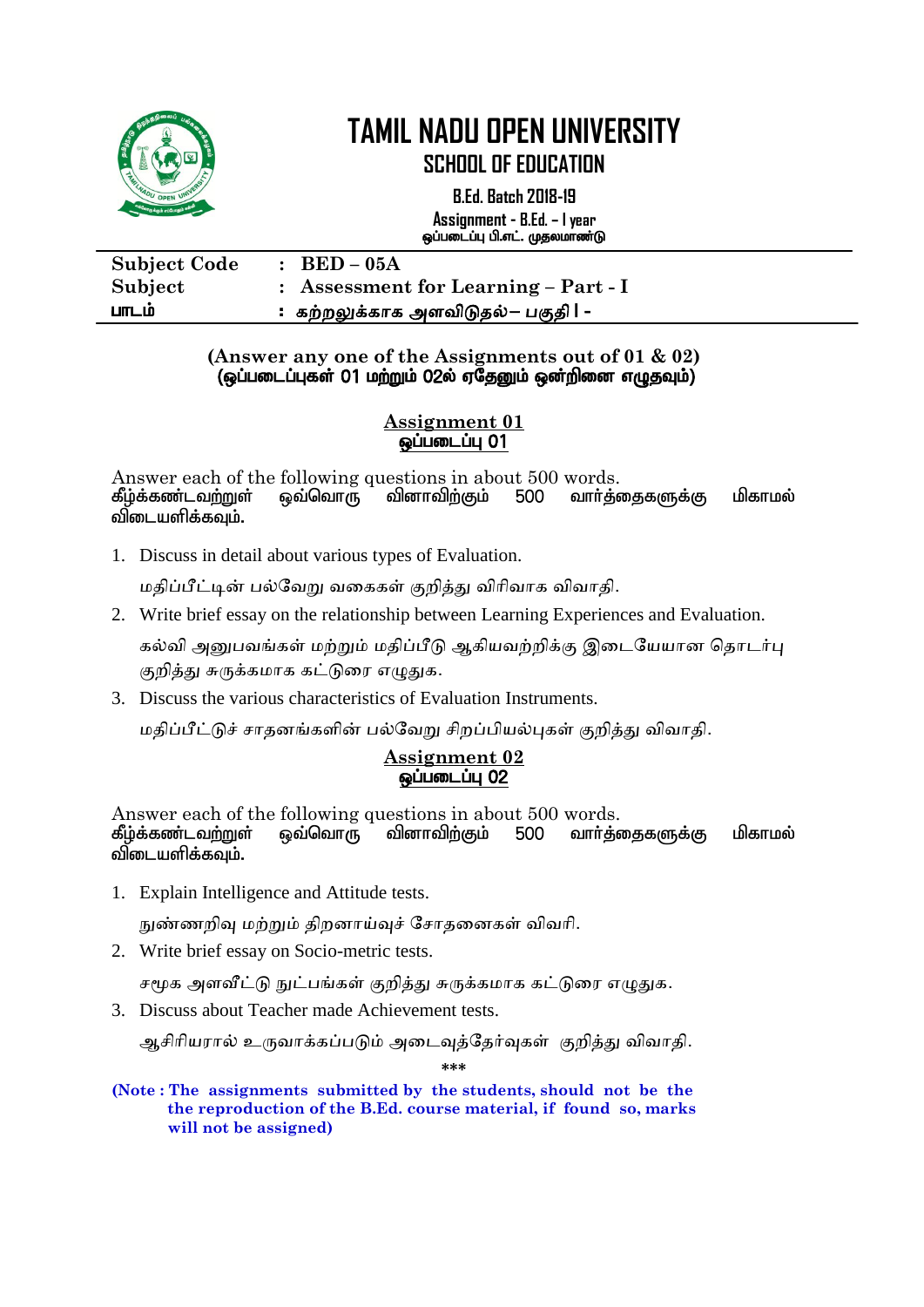

#### தமிழ்நாடு திறந்தநிலைப் பல்கலைக் கழகம் கல்வியியல் பள்ளி

**B.Ed. Batch 2018-19 Assignment - B.Ed. – I year** ஒப்படைப்பு பி.எட். முதலமாண்டு

ghlf; FwpaPL **: BED – 11A**  ghlk; : jkpo; fw;gpj;jy; - gFjp - 1

#### Ī (ஒப்படைப்புகள் 01 மற்றும் 02ல் ஏதேனும் ஒன்றினை எழுதவும்)

#### **ஒப்படைப்பு 01**

கீழ்க்கண்டவற்றுள் ஒவ்வொரு வினாவிற்கும் 500 வார்த்தைகளுக்கு மிகாமல் விடையளிக்கவும்.

- $1.$   $\;$  எண்ணக்கை வெளியிடும் கருவிகள் யாவை?
- $2.$  இலக்கிய நோக்கங்கள் யாவை?
- $3.$  வலுவூட்டுதல் என்றால் என்ன?

#### **@ப்படைப்பு 02**

கீழ்க்கண்டவற்றுள் ஒவ்வொரு வினாவிற்கும் 500 வார்த்தைகளுக்கு மிகாமல் விடையளிக்கவும்.

- $1.$  ஆசிரியர் உற்று நோக்கல் முறைகளில் பின்பற்றும் கொள்கைகள் யாவை?
- $2.$  ஆசிரியர் கல்வி கற்பித்தலில் தயாரிக்கப்படும் கற்பிப்புப் பாடத்திட்டத்தின் மூன்று கற்பித்தல் முறைகள் யாவை?
- $3.$  மகிப்பிடலின் நிலைகளை விளக்குக?

#### **\*\*\*\*\***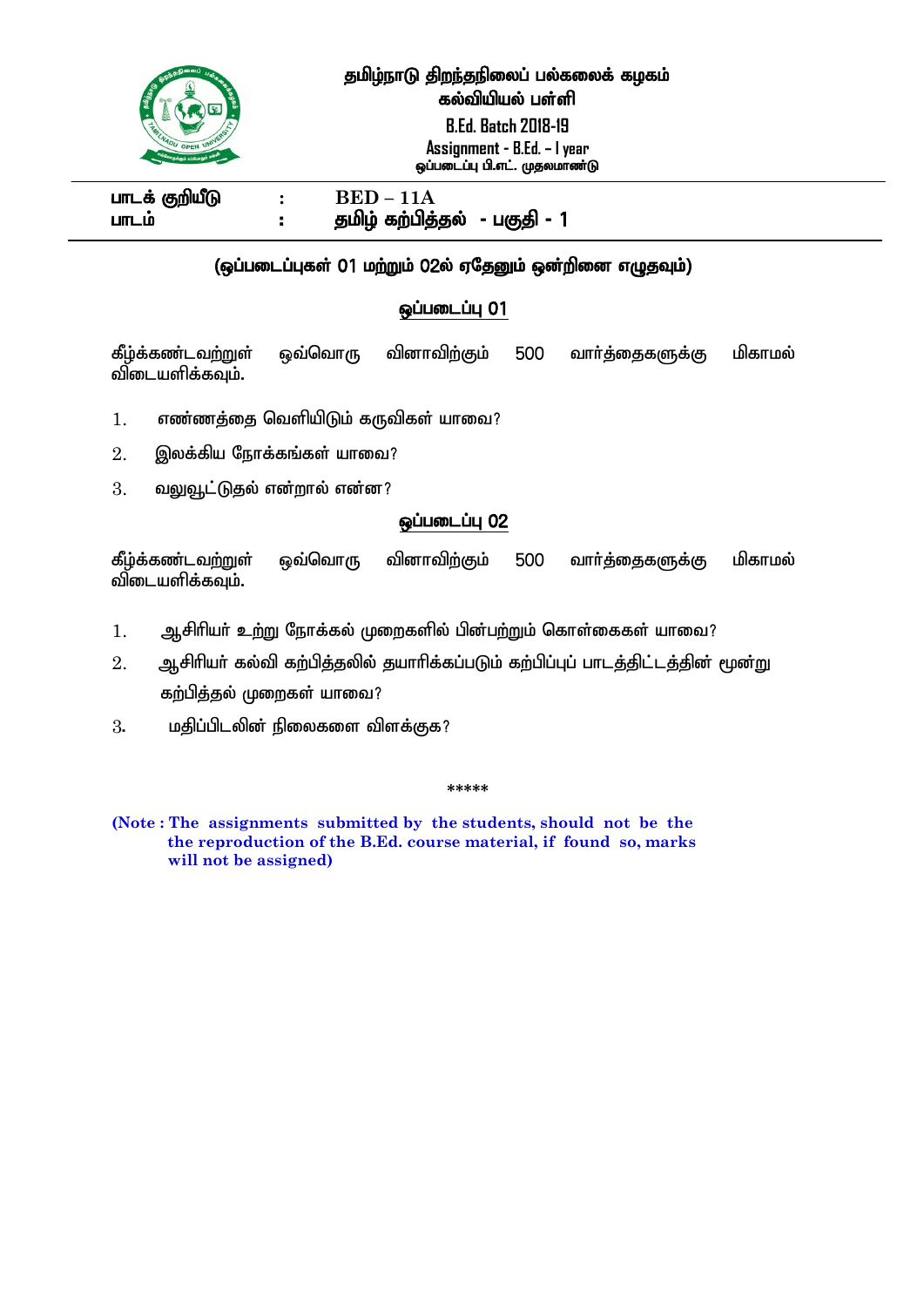தமிழ்நாடு திறந்தநிலைப் பல்கலைக் கழகம்



### கல்வியியல் பள்ளி

**B.Ed. Batch 2018-19 Assignment - B.Ed. – I year** ஒப்படைப்பு பி.எட். முதலமாண்டு

 $I = E$  **BED** – 12A ghlk; : rpwg;Gj; jkpo; fw;gpj;jy; - gFjp - 1

#### i<br>I (ஒப்படைப்புகள் 01 மற்றும் 02ல் ஏதேனும் ஒன்றினை எழுதவும்)

#### **ஒப்படைப்பு 01**

கீழ்க்கண்டவற்றுள் ஒவ்வொரு வினாவிற்கும் 500 வார்த்தைகளுக்கு மிகாமல் விடையளிக்கவும்.

- $1.$  இளங்கோவின் இலக்கிய இன்பம் குறித்து எழுதுக?
- $2.$  கல்வியின் நோக்கங்கள் யாவை?
- $3.$  விளக்குதல் திறனின் சிறப்புகளை விளக்குக?

#### **ஒப்படைப்பு 02**

கீழ்க்கண்டவற்றுள் ஒவ்வொரு வினாவிற்கும் 500 வார்த்தைகளுக்கு மிகாமல் விடையளிக்கவும்.

- $1.$  கற்பித்தலில் காணப்பட வேண்டிய கூறுகளை விளக்குக?
- 2. அகமதிப்பீட்டிற்கும் புறமதிப்பீட்டிற்கும் உள்ள அடிப்படை வேறுபாடுகளை விளக்குக?
- $3.$  வினாப் பகுப்பாய்வை விவரி?

**\*\*\*\*\***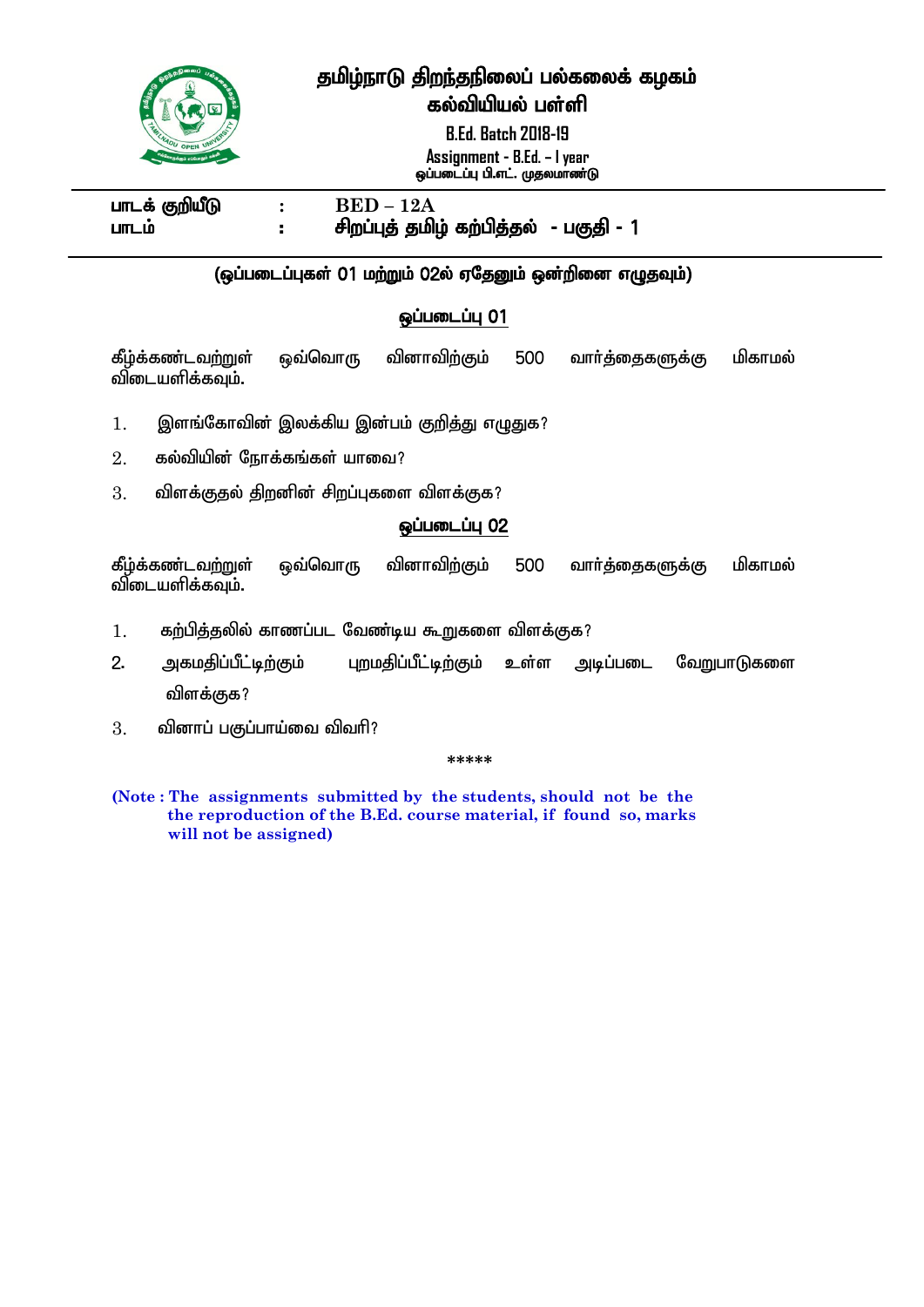

# **TAMIL NADU OPEN UNIVERSITY**

**SCHOOL OF EDUCATION**

**B.Ed. Batch 2018-19 Assignment - B.Ed. – I year** ஒப்படைப்பு பி.எட். முதலமாண்டு

٦

| <b>Subject Code</b> | $\therefore$ BED – 13A             |
|---------------------|------------------------------------|
| Subject             | : Teaching of English $-$ Part - I |

#### **(Answer any one of the Assignments out of 01 & 02)**

#### **Assignment 01**

Answer each of the following questions in about 500 words.

- 1. Explain the importance of learning English.
- 2. Analyse the objectives of Teaching English as a Second language.
- 3. Discuss the objectives of Micro Teaching. Ĭ

#### **Assignment 02**

Answer each of the following questions in about 500 words.

- 1. Write a model lesson plan for a prose chapter.
- 2. Discuss the characteristics of a good English Test.
- 3. Explain the importance of teaching grammar.

**\*\*\*\***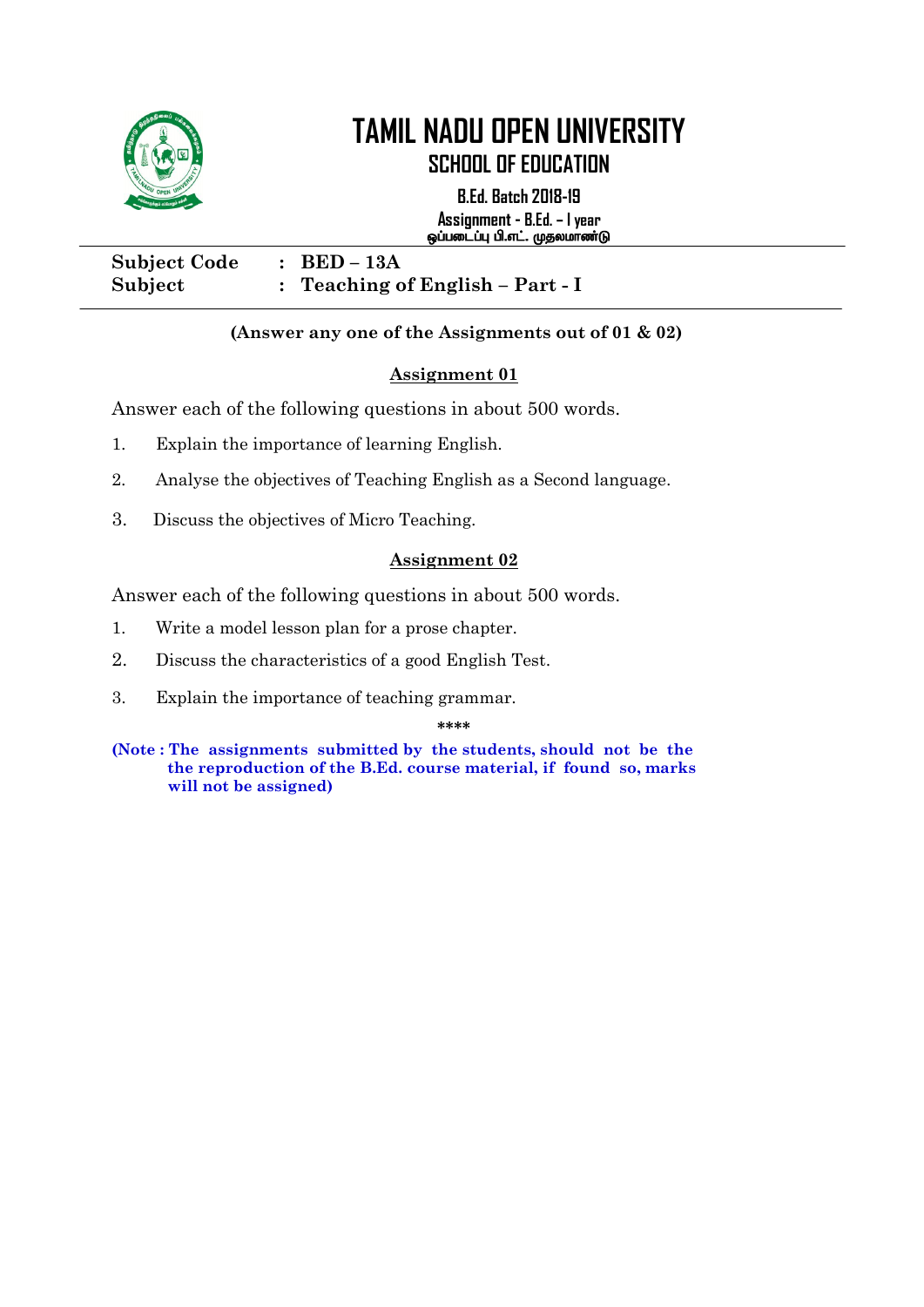

**B.Ed. Batch 2018-19 Assignment - B.Ed. – I year** ஒப்படைப்பு பி.எட். முதலமாண்டு

| <b>Subject Code</b> | $BED-14A$                              |
|---------------------|----------------------------------------|
| Subject             | Teaching of Special English - Part - I |

#### **(Answer any one of the Assignments out of 01 & 02)**

#### **Assignment 01**

Answer each of the following questions in about 500 words.

- 1. Explain the functions of second language in a multilingual society.
- 2. Describe the importance of functional grammar.
- 3. Differentiate Micro teaching from Traditional teaching. 3.

#### **Assignment 02**

Answer each of the following questions in about 500 words.

- 1. Discuss the format of a lesson plan.
- 2. Explain a model Blueprint.
- 3. Discuss the Bloom"s Taxonomy of Educational objectives.

**\*\*\***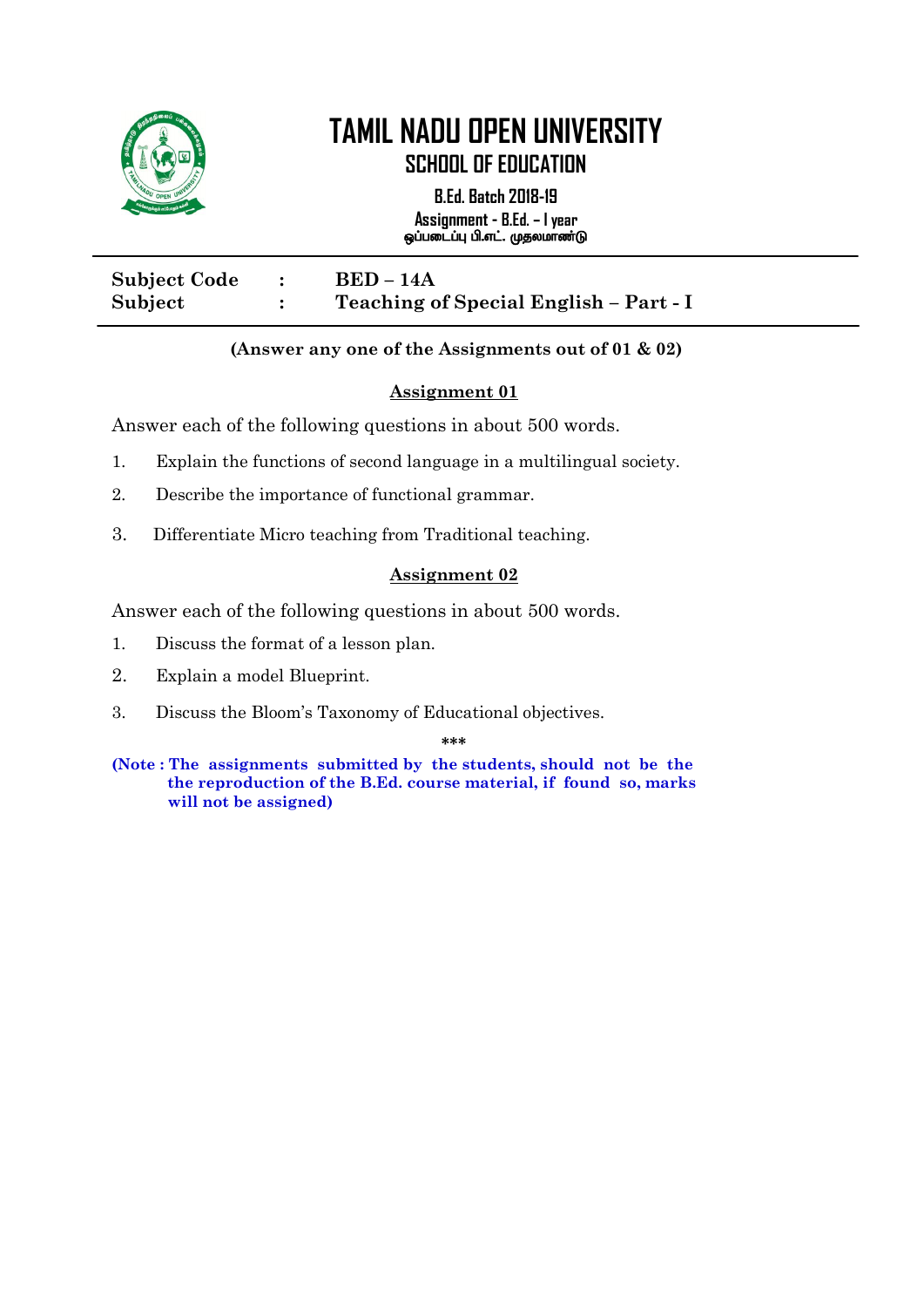

# **TAMIL NADU OPEN UNIVERSITY**

**SCHOOL OF EDUCATION**

 **B.Ed. Batch 2018-19 Assignment - B.Ed. – I year** ஒப்படைப்பு பி.எட். - முதலாமாண்டு

**Subject Code : BED – 15A Subject : Teaching of Mathematics – Part-I** ghlk; : fzpjk; fw;gpj;jy; - gFjp - **I**

#### **(Answer any one of the Assignments out of 01 & 02)**  $\overline{G}$ (ஒப்படைப்புகள் 01 மற்றும் 02ல் ஏதேனும் ஒன்றினை எழுதவும்) **Assignment 01**  $\omega$ ப்படைப்பு $\overline{01}$

Answer each of the following questions in about 500 words. கீழ்க்கண்டவற்றுள் ஒவ்வொரு வினாவிற்கும் 500 வார்த்தைகளுக்கு மிகாமல் விடையளிக்கவும்.

1. What are the various approaches to curriculum development in mathematics?

கணிகுத்தின் கலைத்திட்ட வளர்ச்சியில் உள்ள பல்வேறு <u>அணுகு</u>முறைகள் யாவை?

2. Explain the procedure for the preparation of a blue print and prepare a model question paper for class IX.

திட்ட வரைபடம் தயாரிக்கும் முறையினை விளக்கி ஒன்பதாம் வகுப்பிற்கு ஒர் மாதிரி வினாத்தாள் குயாரிக்க.

3. Describe the importance of launching "Need-based Vocational Minimum Guidance Service" in your school.

உங்கள் பள்ளியில் "தேவை அடிப்படையிலான குறைந்தபட்ச தொழிற்கல்வி வழிகாட்டுதல் சேவை" துவக்குவதற்கான முக்கியத்துவத்தை விளக்குக.

#### **Assignment 02 ஒப்படைப்பு 02**

Answer each of the following questions in about 500 words. கீழ்க்கண்டவற்றுள் ஒவ்வொரு வினாவிற்கும் 500 வார்த்தைகளுக்கு மிகாமல் விடையளிக்கவும்.

1. Formative evaluation determines the mastery level of learning better than summative evaluation - Justify.

<u>இறுதிநி</u>லை மதிப்பீட்டை விட, வளர் நிலை மதிப்பீடு - மாணாக்கர்களின் முழுமையான கற்றல் அளவினை அளவிடுகிறது - நியாயப்படுக்குக.

2. How will you organise a 'workshop' on a topic selected from the textbook of  $IX<sup>th</sup>$ Std?

ஒன்பதாம் வகுப்பு பாடப்புத்தகத்திலிருந்து ஒரு தலைப்பை தேர்வு செய்து அவற்றிற்கு எவ்வாறு '`பயிற்சிப்பட்டளை'' அமைப்பீர்?

3. Normally school teachers are not involved in designing school curriculum. If this is the case, why should they study the concept and process of curriculum development? Give convincing arguments to support your point of view. வழக்கமாக பள்ளி ஆசிரியர்கள் பள்ளிக் கலைத்திட்ட வடிவமைப்பில் ஈடுபடுத்தப்படுவதில்லை. அவ்வாறு இருப்பின், அவர்கள் கலைத்திட்ட உருவாக்கம் பற்றிய கருத்துருக்கள் மற்றும் செயலாக்கத்தை பற்றி அறிந்து கொள்ள வேண்டியதன் அவசியம் என்ன? உங்கள் பார்வையை ஆதரிப்பதற்கு உறுதியான வாதங்களை வழங்குங்கள்.

**\*\*\*\***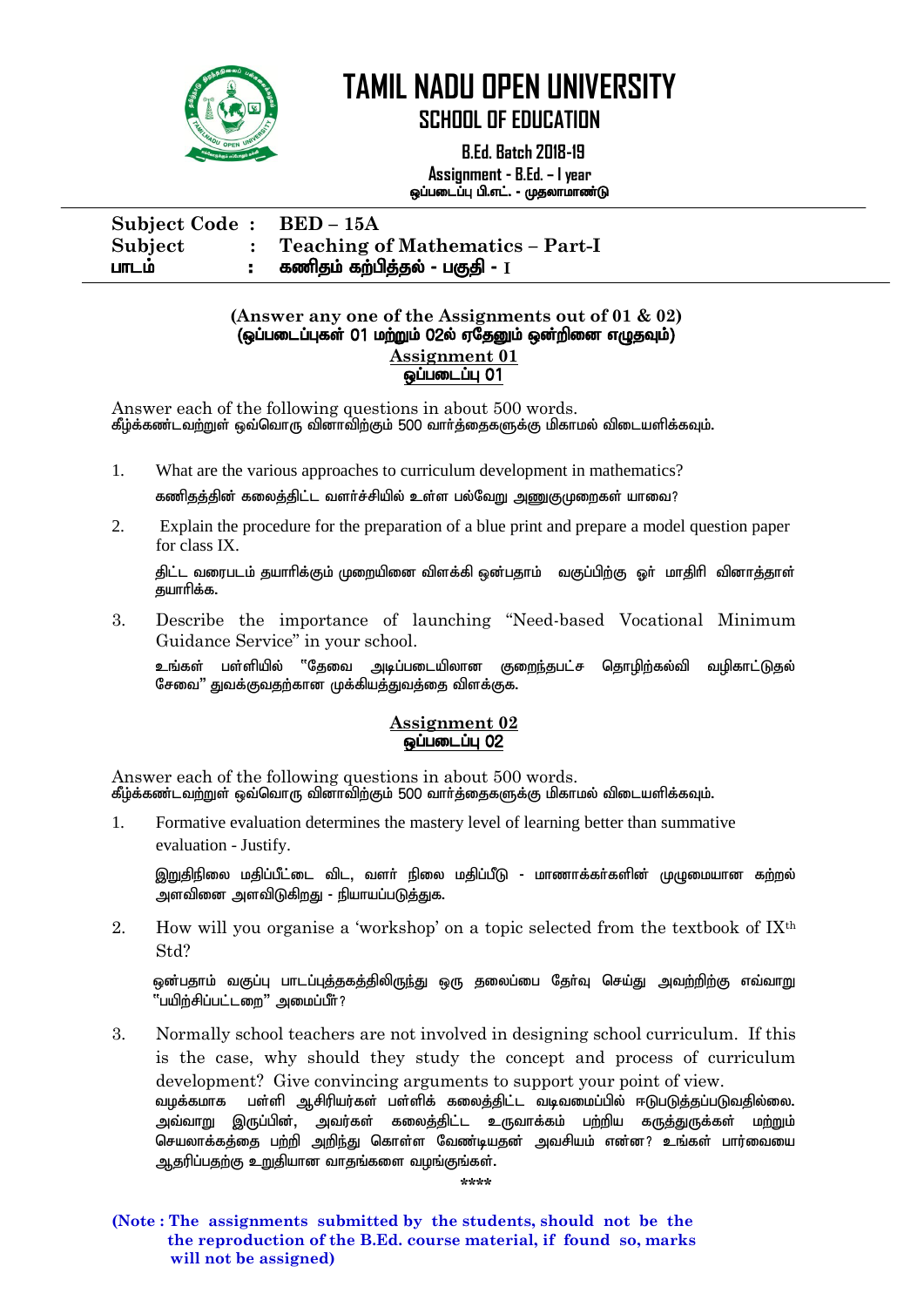

**B.Ed. Batch 2018-19 Assignment - B.Ed. – I year** ஒப்படைப்பு பி.எட். முதலமாண்டு

| <b>Subject Code</b> | $\mathbb{R}^n$ | $BED-16A$                                |
|---------------------|----------------|------------------------------------------|
| Subject             |                | <b>Teaching of Science - Part - I</b>    |
| பாடம                |                | <u> அறிவியல் கற்பித்த</u> ல் - பகுதி - I |

#### **(Answer any one of the Assignments out of 01 & 02)**  $\overline{G}$ (ஒப்படைப்புகள் 01 மற்றும் 02ல் ஏதேனும் ஒன்றினை எழுதவும்)

#### **Assignment 01**  $\overline{\omega}$ ப்படைப்ப $\overline{\omega}$  01

Answer each of the following questions in about 500 words. கீழ்க்கண்டவற்றுள் ஒவ்வொரு வினாவிற்கும் 500 வார்த்தைகளுக்கு மிகாமல் விடையளிக்கவும்.

1. Discuss briefly about Modern Trends in Science and its application.

அறிவியலின் நவீன போக்கு மற்றும் பயன்பாடுகள் குறித்து விரிவாக விவாதிக்கவும்.

2. Write brief essay about teaching of science in different levels.

பல்வேறு நிலைகளில் அறிவியல் கற்பிக்குல் குறிக்கு விரிவான கட்டுரை வரைக.

3. Discuss the Bloom's taxonomy of Instructional Objectives  $\mathsf F_1$ ண்ணிலை கற்பித்தலின் முக்கிய திறன்களை விவாதிக்கவும்.

#### **Assignment 02**  $\overline{\mathsf{GulumLil}}$  02

Answer each of the following questions in about 500 words. கீழ்க்கண்டவற்றுள் ஒவ்வொரு வினாவிற்கும் 500 வார்த்தைகளுக்கு மிகாமல் விடையளிக்கவும்.

- 1. State the advantage and limitations of microteaching. பாடத்தை திட்டமிடுதலில் உள்ள நிறைகளை குறிப்பிடுக.
- 2. Discuss the various levels of Science Education.

அறிவியல் கல்வியின் பல்வேறு நிலைகள் குறிக்கு விவாகிக்கவும்.

3. Explain the characteristics of good Test. நல்ல சோதனையின் இயல்புகள் குறித்து விவரிக்கவும்.

**\*\*\*\***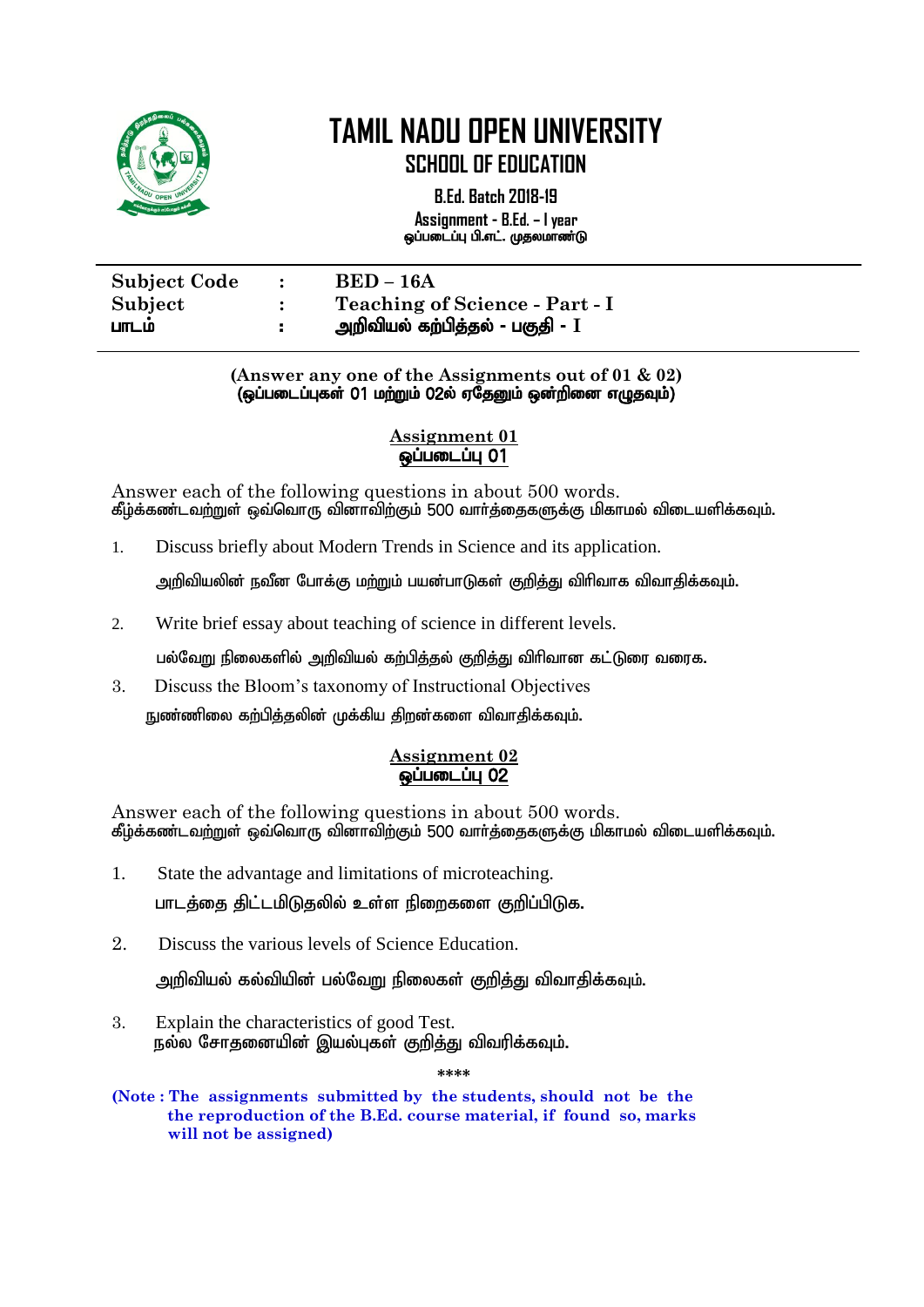

## **TAMIL NADU OPEN UNIVERSITY**

**SCHOOL OF EDUCATION**

 **B.Ed. Batch 2018-19 Assignment - B.Ed. – I year** ஒப்படைப்பு பி.எட். முதலாமாண்டு

**Subject Code : BED – 17A Subject : Teaching of Social Science – Part - I** ghlk; : r%f mwptpay; fw;gpj;jy; - gFjp - **I**

> **(Answer any one of the Assignments out of 01 & 02)**  $\overline{Q}$ (ஒப்படைப்புகள் 01 மற்றும் 02ல் ஏதேனும் ஒன்றினை எழுதவும்)

#### **Assignment 01**  ஒப்படைப்பு 01

Answer all of the following questions in about 500 words each. கீழ்க்கண்ட அனைத்து வினாக்களுக்கும் 500 வார்த்தைகளுக்கு மிகாமல் விடையளிக்கவும்.

1. Define the term Social Science. Explain Social Science as integrated area of studies at Secondary School level.

சமூக அறிவியல் என்பதை வரையறு. சமூக அறிவியல் பாடம் ஒருங்கிணைந்த பகுதியாக பள்ளி அளவில் படிக்கப்படுகிறது என்பது பற்றி விளக்குக.

2. Discuss the relationship among the Objectives, Learning Activities and Evaluation.

குறிக்கோள்கள், கற்றல் செயல்பாடுகள் மற்றும் மதிப்பீடு இவற்றிற்கிடையே காணப்படும் ரை $\widetilde{\mathsf{G}}$ காடர்பகள் பற்றி விவாகிக்கவம்.

3. Describe the meaning of the lesson plan. What are the steps followed in preparing lesson plan.

பாடத்திட்டம் என்பதன் பொருள் பற்றியும், பாடத்திட்டம் தயாரிக்கும்போது கடைப்பிடிக்கப்படும் படிநிலைகள் என்ன என்பதை விவரிக்கவும்.

#### **Assignment 02**  ஒப்படைப்பு 02

Answer all of the following questions in about 500 words each. கீழ்க்கண்ட அனைத்து வினாக்களுக்கும் 500 வார்த்தைகளுக்கு மிகாமல் விடையளிக்கவும்.

1. Define the term Micro Teaching. Explain the important Micro Teaching skills with examples.

நுண்ணிநிலை கற்பித்தல் என்பதை வரையறு. நுண்ணிநிலை கற்பித்தல் திறன்களில்  $\alpha$ நக்கியமானவைகளை உதாரணக்துடன் விளக்குக.

- 2. Blooms Taxonomy of educational objectives Discuss. புளும் கல்விக் குறிக்கோள்களின் தொகுப்பியல் பற்றி விவாதிக்கவும்.
- 3. Define the term concept of Evaluation. Explain the objectives of Evaluation in teaching learning process at School level. மகிப்பீடு கருப்பொருள் என்பகை வரையாட பள்ளி அளவில் கா்பிக்கல் கா்ால் செயல்பாடுகளில் மதிப்பிடுகலின் குறிக்கோள்கள் பற்றி விளக்குக.

\*\*\*\*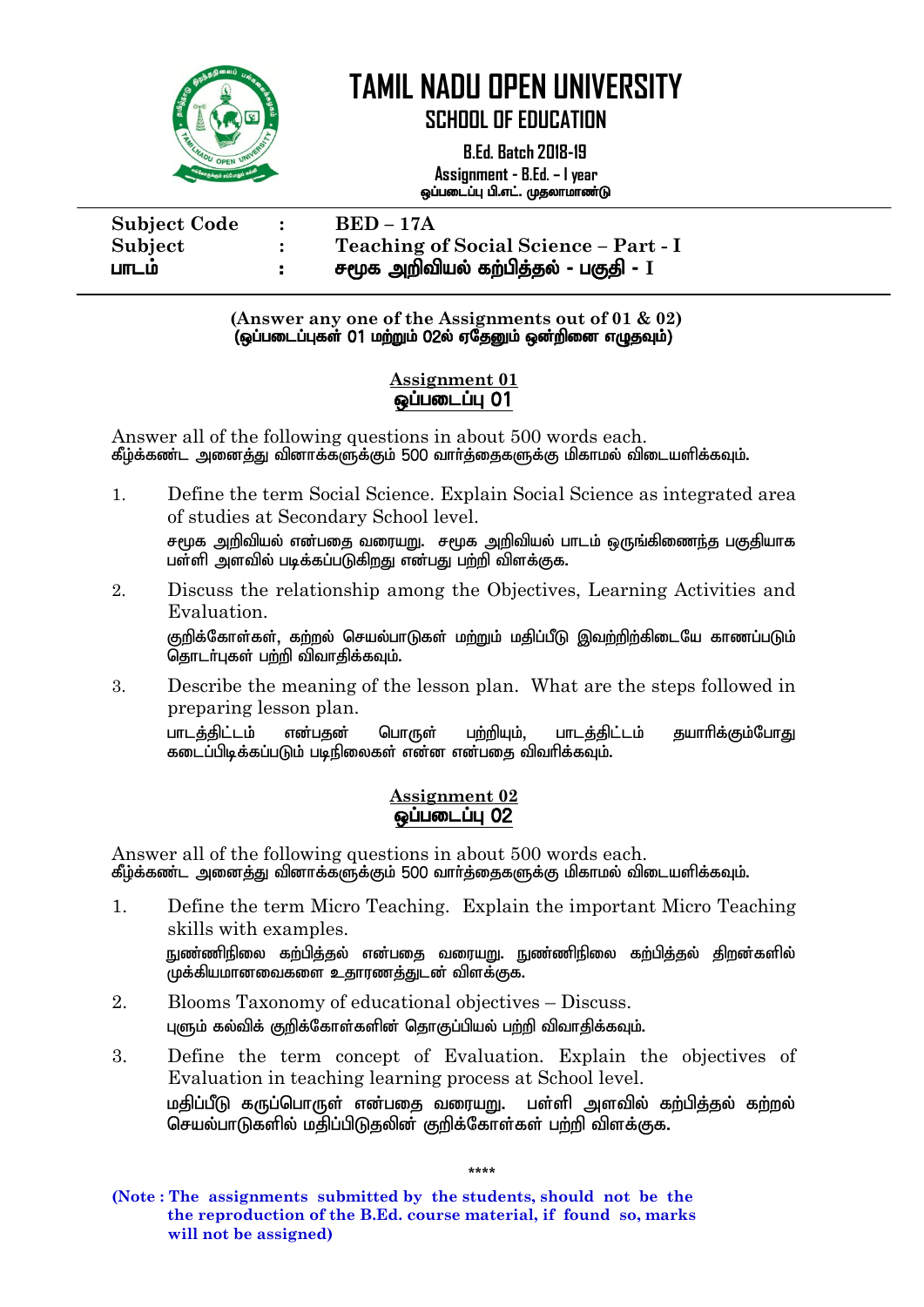

எழுதுக.

## **TAMIL NADU OPEN UNIVERSITY**

**SCHOOL OF EDUCATION**

 **B.Ed. Batch 2018-19 Assignment - B.Ed. – I year** xg;gilg;G gp.vl;. Kjykhz;L

| <b>Subject Code</b> | $\ddot{\cdot}$ | $BED - 18A$                             |
|---------------------|----------------|-----------------------------------------|
| Subject             |                | Teaching of Computer Science - Part - I |
| பாடம                |                | கணினி அறிவியல் கற்பித்தல் - பகுதி - ।   |

**(Answer any one of the Assignments out of 01 & 02)**  $\overline{Q}$ (ஒப்படைப்புகள் 01 மற்றும் 02ல் ஏதேனும் ஒன்றினை எழுதவும்)

#### **Assignment 01**  ஒப்படைப்ப 01

Answer all of the following questions in about 500 words each. கீழ்க்கண்ட அனைத்து வினாக்களுக்கும் 500 வார்த்தைகளுக்கு மிகாமல் விடையளிக்கவும்.

- 1. Write about the major characteristics of Computer and describe generations of Computers. கணினியில் சிறப்பியல்புகள் மற்றும் அதன் பல்வேறு தலைமுறைகளையும் விளக்கி எழுதுக.
- 2. Explain about the classification of Educational objectives by Bloom"s at different levels. பளும் என்பாரின் கல்வி நோக்கங்களின் வகைப்பாட்டை பல்வோட நிலைகளில் விளக்குக.
- 3. Write the detail about the Difference between micro teaching and traditional teaching. நுண்ணிலை கற்பித்தலுக்கும் சாதாரண கற்பித்தலுக்கும் உள்ள வித்தியாசத்தை விரிவாக

#### **Assignment 02**   $\omega$ ப்படைப்ப $\Omega$

Answer all of the following questions in about 500 words each. கீழ்க்கண்ட அனைத்து வினாக்களுக்கும் 500 வார்த்தைகளுக்கு மிகாமல் விடையளிக்கவும்.

- 1. Give brief description of skills and importance of teaching of skills? எல்லாத் திறன்களையும் விளக்கி திறன்கல்வி கற்றுக் கொடுக்கப்படுவதின் முக்கிய<u>த்து</u>வம் பற்றி விளக்குக.
- 2. Explain the need for Instructional Planning and how will you prepare an yearly plan, explain with an example? பாடம் நடத்த துணைக்கருவிகள் தேவை என்பதையும், அதற்கான திட்டங்களையும், வருட பாடத்திட்டம் எவ்வாறு தயார் செய்வாய் என்பதையும் எடுத்துக்காட்டுடன் விளக்குக.
- 3. Briefly write about the Difference between Measurement, Assessment and Evaluation? அளவீடு செய்தலுக்கும், தரமறிதலுக்கும், மதிப்பீடு செய்தலுக்கும் உள்ள விக்கியாசக்கை விரிவாக விளக்கம் கருக.

 $\mathbf{r}$  .  $\mathbf{r}$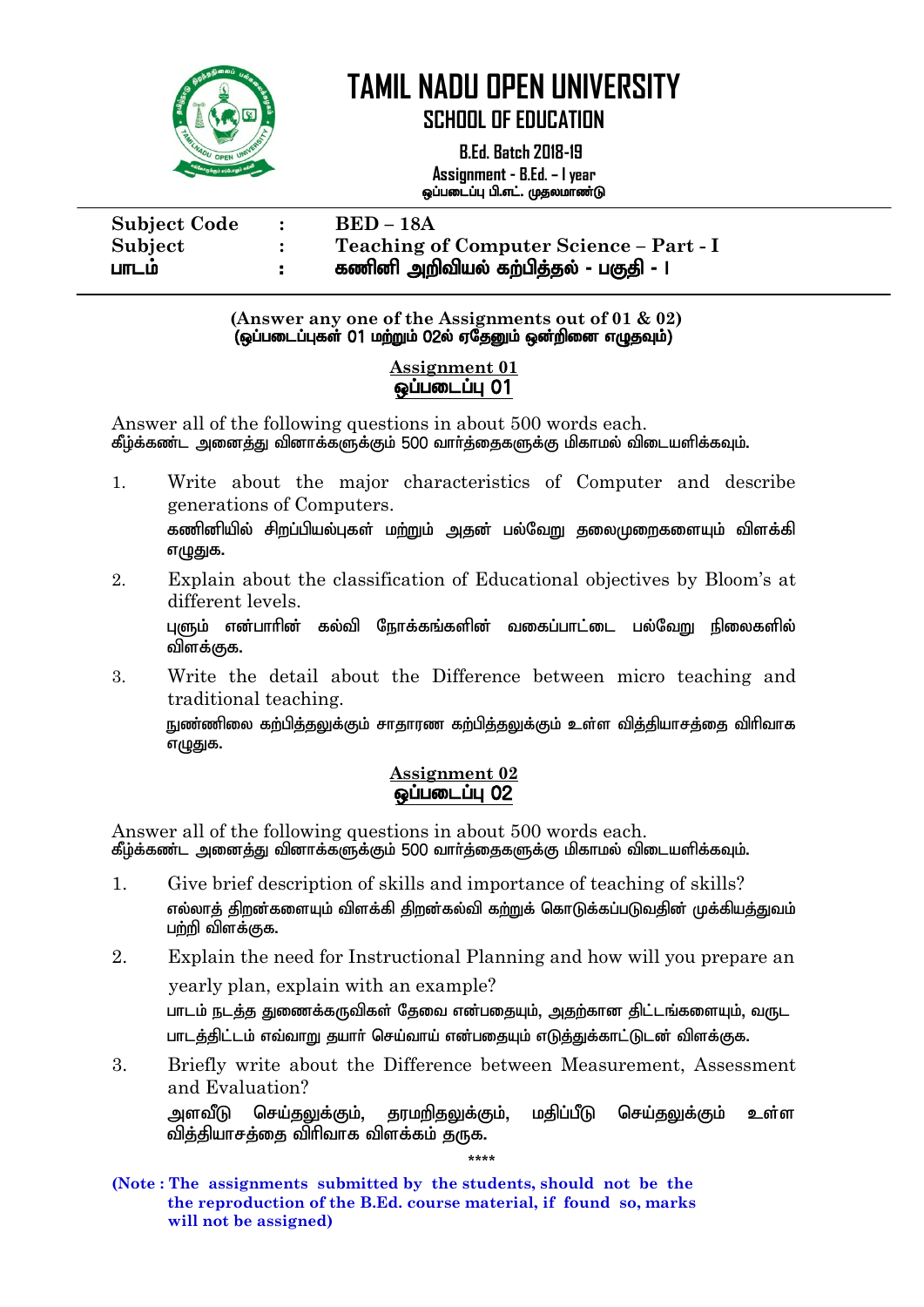

விளக்குக.

## **TAMIL NADU OPEN UNIVERSITY**

**SCHOOL OF EDUCATION**

**B.Ed. Batch 2018-19 Assignment - B.Ed. – I year** ஒப்படைப்பு பி.எட். முதலமாண்டு

| Subject Code: BED-19A |                                                       |
|-----------------------|-------------------------------------------------------|
| Subject               | : Teaching of Commerce and Accountancy – Part - I     |
| பாடம                  | வணிகவியல் மற்றும் கணக்குப்பதிவியல் கற்பித்தல் - பகுதி |
|                       |                                                       |

- **I**

**(Answer any one of the Assignments out of 01 & 02)**  $\overline{Q}$ (ஒப்படைப்புகள் 01 மற்றும் 02ல் ஏதேனும் ஒன்றினை எழுதவும்)

#### **Assignment 01**   $\omega$ ப்படைப்பு $01$

Answer all of the following questions in about 500 words each. கீழ்க்கண்ட அனைத்து வினாக்களுக்கும் 500 வார்த்தைகளுக்கு மிகாமல் விடையளிக்கவும்.

1. Discuss the Importance of Commerce education in present day educational system and correlate commerce education with other subjects?

வணிகவியல் கல்வியின் அவசியத்தையும், வணிகவியலுக்கும் மற்றப் பாடங்களுக்கும் உள்ள தொடர்பினையும் உரையாடல் மூலம் விளக்குக.

- 2. Explain the Bloom"s taxonomy of instructional objectives and what are the differences between instructional objectives and specification? புளுமின் கல்வி நோக்கங்களின் வகைப்பாட்டையும். கல்வி கற்பிக்கலின் பொதுநோக்கத்திற்கு சிறப்புநோக்கத்திற்கும் இடையே உள்ள வேறுபாட்டையும்
- 3. Explain the meaning and steps in micro-teaching and four micro teaching skills with suitable examples from Accounting. நுண்ணிலை கற்பித்தலின் பொருளையும், நிலைகளையும் விளக்கி <u>அ</u>தற்கான ,<br>எடுத்துக்காட்டை கணக்குப்பதிவியல் கற்பித்தலிலிருந்து தருக (or) விளக்குக.

#### **Assignment 02**  ஒப்படைப்பு 02

Answer all of the following questions in about 500 words each. கீழ்க்கண்ட அனைத்து வினாக்களுக்கும் 500 வார்த்தைகளுக்கு மிகாமல் விடையளிக்கவும்.

1. Prepare one year plan for the higher secondary second year commerce syllabus?

மேல்நிலைக் கல்வி இரண்டாம் ஆண்டிற்கான வணிகவியல் பாடத்திட்டத்திற்கான ஒரு வருட கிட்டக்கை கயாரிக்கவும்.

2. Explain the need for Instructional Planning and how will you prepare an yearly plan, explain with an example?

கற்பித்தல் திட்டமிடலின் தேவையை விளக்கி, வருடாந்திர திட்டத்தை தயாரிக்கும்  $\mu$ றையை எடுத்துக்காட்டுடன் விளக்கவும்.

3. Draw various steps in the preparation of unit plan? அலகு கிட்டக்கை கயாரிப்பகன் பல்வோு படிநிலைகளை வரைக.

\*\*\*\*